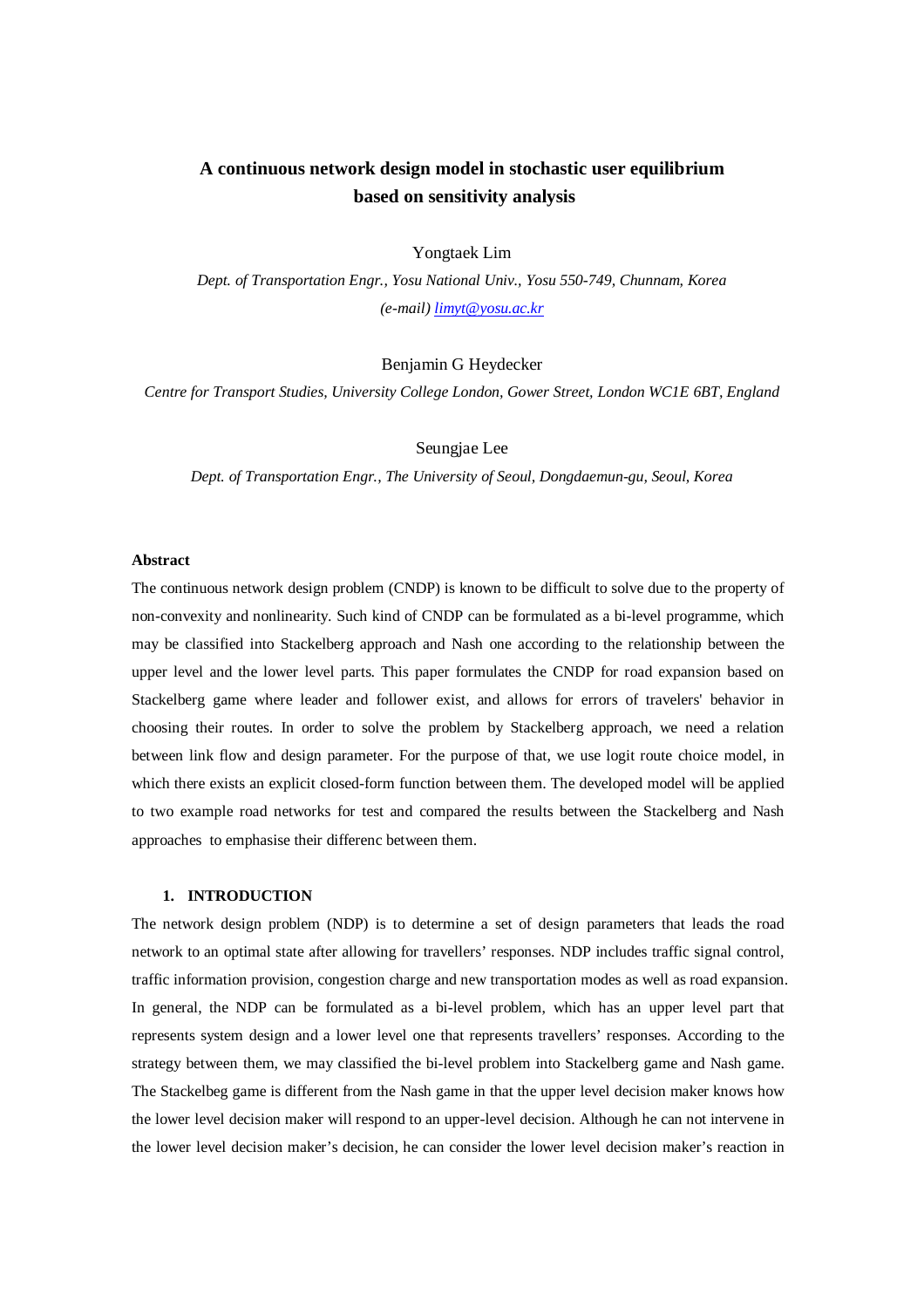his own decision making. Since it has been difficult in solving the problem as Stackelberg game, most of conventional NDP models have been formulated as a Nash game, in which each decision maker acts unilaterally and without consideration of the response of others. However. the Stackelberg game provides a preferable model for decision making because the system designer anticipates the responses of others. For example, traffic operator in expressway agency sets the ramp metering rates under considering the route change behaviors of drivers corresponding to the changed metering rates. Thus the design variables of upper level problem should be specified under such circumstance taking into consideration the travellers' response. This corresponds to a Stackelberg game condition.

We have long list of network design problems, which can be classified into two classes such as discrete network design problem (DNDP) and continuous network design problem (CNDP). A DNDP defines the design parameter as discrete variable, while CNDP does it as continuous one. For solving such CNDP as Stackelberg game, the sensitivity analysis of user equilibrium was introduced by Tobin and Friesz (1988) and has been used for the static network design problem byYang (1995; 1997) and in the dynamic case by Heydecker (2002). Various sensitivity analysis-based heuristic algorithms are also proposed for the CNDP and relevant problems (Friesz et al,1990; Yang and Yagar, 1994;Yang et al, 1994). Recently Maher et al (2001) proposed a bi-level problem for trip matrix estimation and traffic control problem with stochastic user equilibrium (SUE), and their solution algorithms in which SUE assignment map was approximated as a linear relationship. More detail and wider literature reviews and their algorithms are described in the paper of Yang et al (1998).

This paper formulates the CNDP for road network design based on a Stackelberg game formulation where leader and follower are identified respectively as the designer and the travelers. The present formulation allows for errors of travelers' perceptions of costs in choosing their routes, which can be described by stochastic traffic assignment. We can easily formulate the relationship between link flow and design parameters, because there exist an explicit closed-form function between them in logit-type stochastic user equilibrium assignment, while there does not exist such a function in deterministic user equilibrium assignment.

The bi-level CNDP is intrinsically nonlinear, non-convex, and hence it might be difficult to solve. We therefore suggest a heuristic solution algorithm, which makes use of derivative information of link flow with respect to the design parameters. Compared to the method of Maher et al. (2001), this paper has no linear approximation of SUE in the solution process. We directly use the derivative deduced from logit route choice model. We also compare the results between the Stackelberg approach and the Nash one to emphasise the differences between them. The developed model will be applied to two example road networks for test.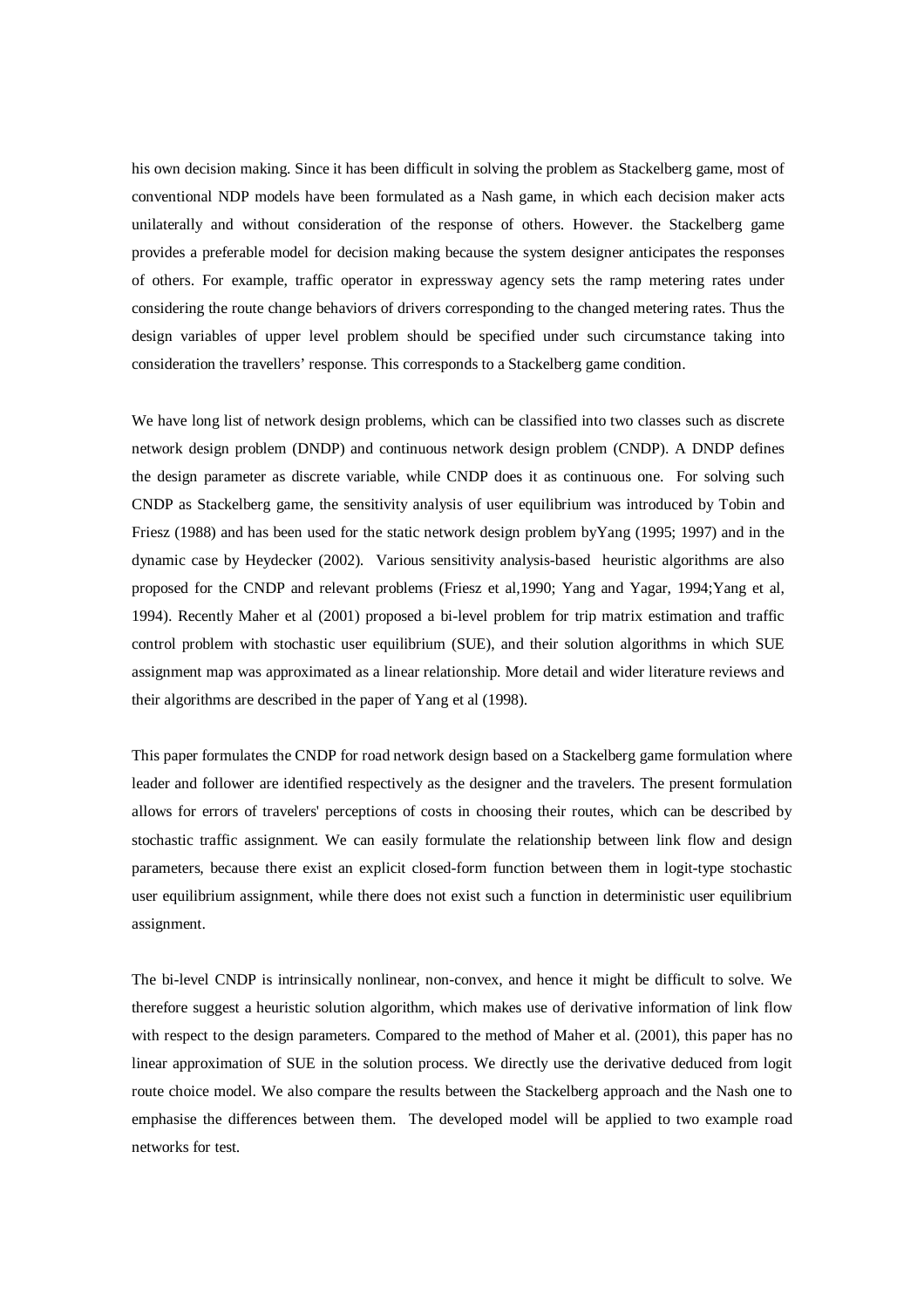## **2. STOCHASTIC NDP FORMULATION AND ALGORITHM**

Firstly let some variables denote as

- *A* : Set of links in the network
- *A* : Subset of links considering design parameter
- *x* : Column vector of link flows {  $x_a$  },  $a \in A$
- $\mu(c)$ : Matrix of link choice proportion as a function of the vector *c* of link costs
- *T* : Column vector of O-D demand levels {*Trs* }
- $T_{rs}$ : travel demand for OD pair  $r s$
- *p* : Vector of design parameters (variables) {  $p_a$  },  $a \in A$

In the Stackelberg game, there is a relationship between link flow  $x$  and design variable  $p$  as

$$
x = x(p)
$$

By expansion around point  $p_0$ , we have the following linear approximate expression.

$$
x(p) = x(p_0) + \left(\frac{\partial x(p_0)}{\partial p}\right)(p - p_0)
$$
\n(1)

In case of deterministic user equilibrium assignment, closed-form functions between *x* and *p* are available only for simple networks (Heydecker, 2002). Thus it is difficult to evaluate the derivative of  $x(p_{0})$ *p* ∂  $\frac{\Delta F(0)}{\Delta p}$  and so it is not easy to calculate the exact solution of bi-level problem formulated as a  $\partial p$ Stackelberg game. For this problem, Yang (1995), Freisz et al (1990) Heydecker (2002) proposed a sensitivity analysis-based (SAB) method for attain the derivative, but it is difficult to evaluate the functions and to attain derivative information. While, in case of logit-type stochastic user equilibrium assignment, we do have a closed-form function between  $x$  and  $p$ , so we can calculate the derivative by direct manipulation. The bi-level network design model based on Stackelberg game in this paper may be written as

[Upper level problem]

$$
\min_{p,x} \quad Z(p,x,c(p)) = \sum_{a} x_a \ c_a(x_a, p) + u(p) \tag{2a}
$$

[Lower level problem]

$$
x - \mu(c(x, p))T = 0 \tag{2b}
$$

where  $u(p)$  is construction cost for improving network. The upper level problem is to minimize total travel cost of road network less construction costs, and the lower level is stochastic user equilibrium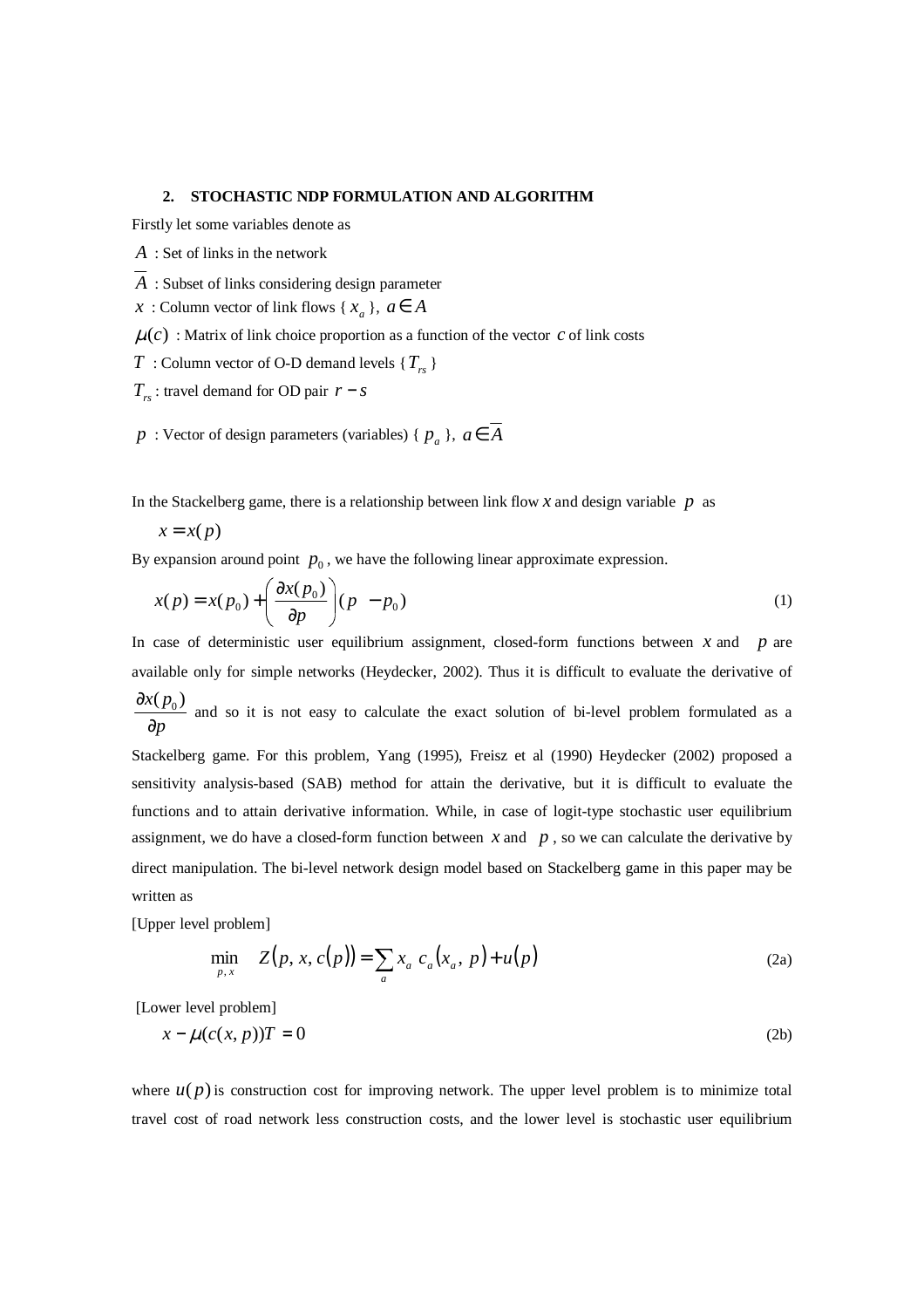assignment. In the lower level problem, let  $x^*(p)$  denote the SUE solution at a given value p of the parameter vector, so that

 $f(x^*(p), p) = 0$  for any given *p*.

If we assume the function  $f(x, p)$  to be differentiable, then the first-order expansion of  $f(x, p)$  in the

neighbourhood of  $(x, p) = (x^*(p_0), p_0)$  is;

$$
f(x, p) \approx f(x^*(p_0), p_0) + \frac{\partial f}{\partial x}\bigg|_{(x^*(p_0), p_0)} (x - x^*(p_0)) + \frac{\partial f}{\partial p}\bigg|_{(x^*(p_0), p_0)} (p - p_0),
$$

Where the derivative terms are the Jacobian matrices of  $f(x, p)$  with respect to *x* and *p* respectively, evaluated at  $(x^*(p_0), p_0)$ , which here denote  $J_x$  and  $J_p$ .

Since  $f(x^*(p_0), p_0) = 0$  by SUE at  $p_0$ , and we determine  $p_0, x^*$  $x^*(p_{\overline{0}}),$   $J_{\overline{x}},$   $J_{\overline{p}}$  , then for some other  $p \neq p_0$  we can approximately solve the equilibrium condition  $f(x(p), p) = 0$  for  $x(p)$  as  $0 \approx 0 + J_x(x(p) - x^*(p_0)) + J_p(p - p_0).$ 

Thus we have following equation.

$$
x(p) = x^*(p_0) - J_x^{-1} J_p(p - p_0), \quad \text{where } J_x^{-1} = \left[ \frac{\partial f}{\partial x} \Big|_{(x^*(p_0), p_0)} \right]^{-1}, J_p = \frac{\partial f}{\partial p} \Big|_{(x^*(p_0), p_0)} \tag{3}
$$

so that the sensitivity of equilibrium link flow with respect to design parameter is expressed in the form of the implicit function theorem as

$$
\frac{dx}{dp} = -J_x^{-1} J_p.
$$

The bi-level problem can be solved by iterative process between the upper level problem and lower level one with the equation (3). The only difference between Stackelberg game and Nash is whether they consider the equation or not.

To specify equation (3), this paper uses logit route choice model, which can be given as an explicit function of path cost as

$$
\mu_k(c) = \frac{\exp(-\theta c_k)}{\sum_{i \in K} \exp(-\theta c_i)}
$$
\n(4)

where,  $c_k$  is the route cost defined in equation (5) and  $\theta$  is a parameter of the route perception error, *K* is path set for connecting each origin-destination pair.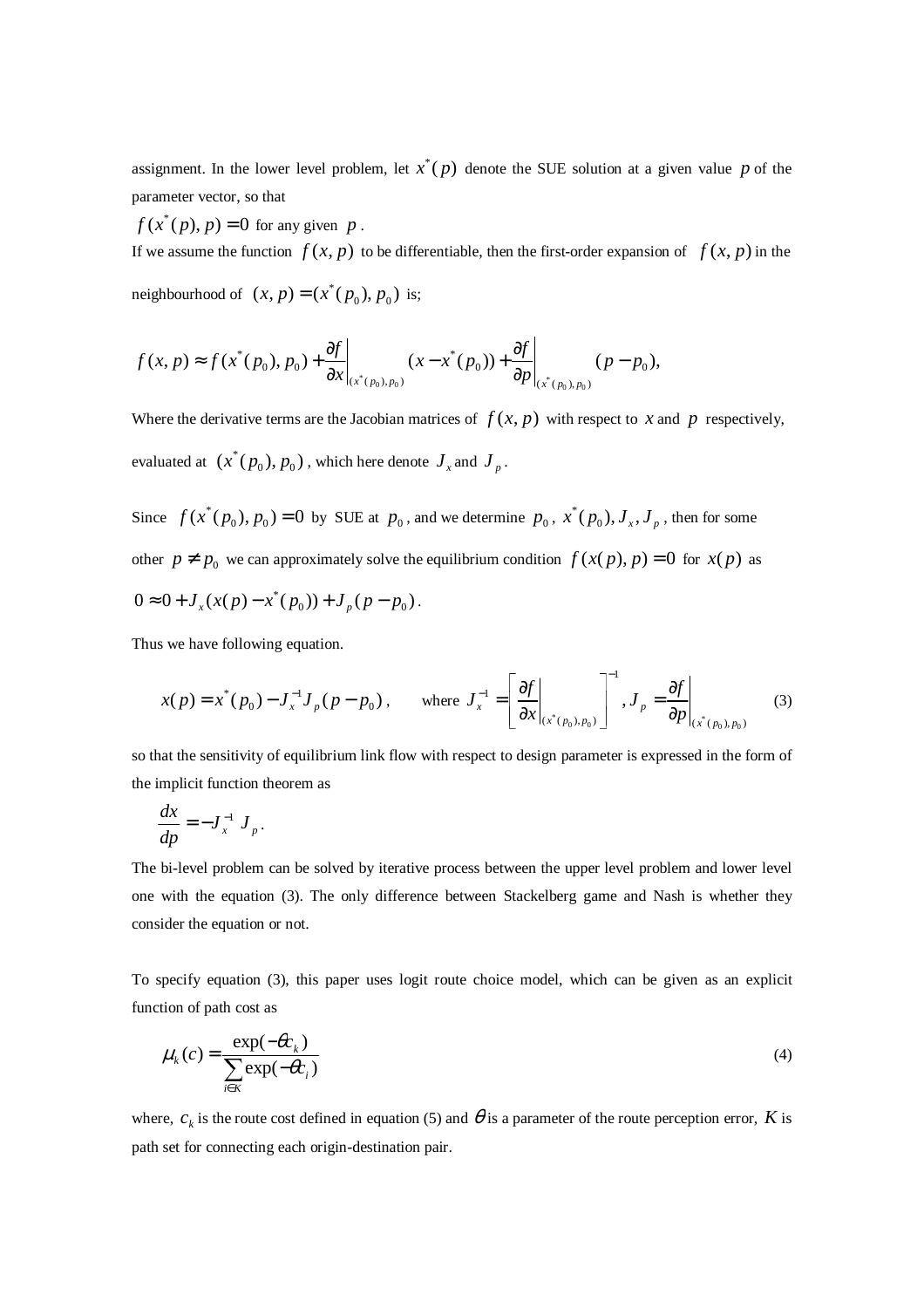$$
c_k = \sum_a c_a \delta_{ak} \tag{5}
$$

 $c_a$  is a cost for link *a* and  $\delta_{ak}$  is a dummy variable that 1 if the link *a* is on the route *k*, 0 otherwise. We have also a relation between  $\mu_k(c)$  and link choice probability  $\mu_a(c)$  as follows.

$$
\mu_a(c) = \sum_k \mu_k(c)\delta_{ak}, \qquad k \in K
$$

For evaluating the equation (3) two derivatives of  $f$  with respect to  $x, p$  are required. The first derivative is given by

$$
\frac{\partial f_b}{\partial x_a} = \frac{\partial}{\partial x_a} (x_b - \mu_b(c)T)
$$
  
=  $\delta_{ba} - (\frac{\partial \mu_b(c)}{\partial c_a} \frac{\partial c_a}{\partial x_a})T$   $a, b \in A$ 

where,  $\delta_{ba}$  is Kronecker delta and *a a x c* ∂  $\frac{\partial c_a}{\partial r_a}$  may be easily determined when the link cost function is

specified. *a b c c* ∂  $\frac{\partial \mu_b(c)}{\partial \theta}$  can be rewritten as following form.

$$
\frac{\partial \mu_b(c)}{\partial c_a} = \frac{\partial}{\partial c_a} \left( \sum_k \mu_k(c) \delta_{bk} \right) = \sum_k \frac{\partial \mu_k}{\partial c_a} \delta_{bk} \qquad k \in K
$$

With the equation (4) of logit model and equation (5), *a k* ∂*c*  $\frac{\partial \mu_k}{\partial \sigma_k}$  may be converted and summarized as

$$
\frac{\partial \mu_k}{\partial c_a} = -\theta [\mu_k \delta_{ak} - \mu_k (\sum_i \mu_i \delta_{ai})] \qquad i \in K
$$

Therefore

$$
\frac{\partial \mu_b(c)}{\partial c_a} = \sum_k \frac{\partial \mu_k}{\partial c_a} \delta_{bk} = -\theta \sum_k [\mu_k \delta_{ak} - \mu_k (\sum_i \mu_i \delta_{ai})] \delta_{bk}
$$

Thus, we finally get equation (6)

$$
\frac{\partial f_b}{\partial x_a} = \kappa_{ba} - \theta \left( \frac{\partial c_a}{\partial x_a} \right) \sum_k [\mu_k \delta_{ak} - \mu_k (\sum_i \mu_i \delta_{ai})] \delta_{bk} T \qquad k, i \in K
$$
\n<sup>(6)</sup>

where  $\delta_{ak}$ ,  $\delta_{bk}$ ,  $\delta_{ai}$  are dummy variables that 1 if  $a, b \in k, a \in i$ , 0 otherwise.

Following the same way described above, we can get *a b p f* ∂  $\frac{\partial f_b}{\partial s}$  as,

$$
\frac{\partial f_b}{\partial p_a} = \theta(\frac{\partial c_a}{\partial p_a}) \sum_k [\mu_k \delta_{ak} - \mu_k (\sum_i \mu_i \delta_{ai})] \delta_{bk} T \qquad k, i \in K
$$
\n(7)

So, we can determine the equation (3) by using the equation (6) and (7). The equation (6) and (7) are similar to the results of Davis (1994).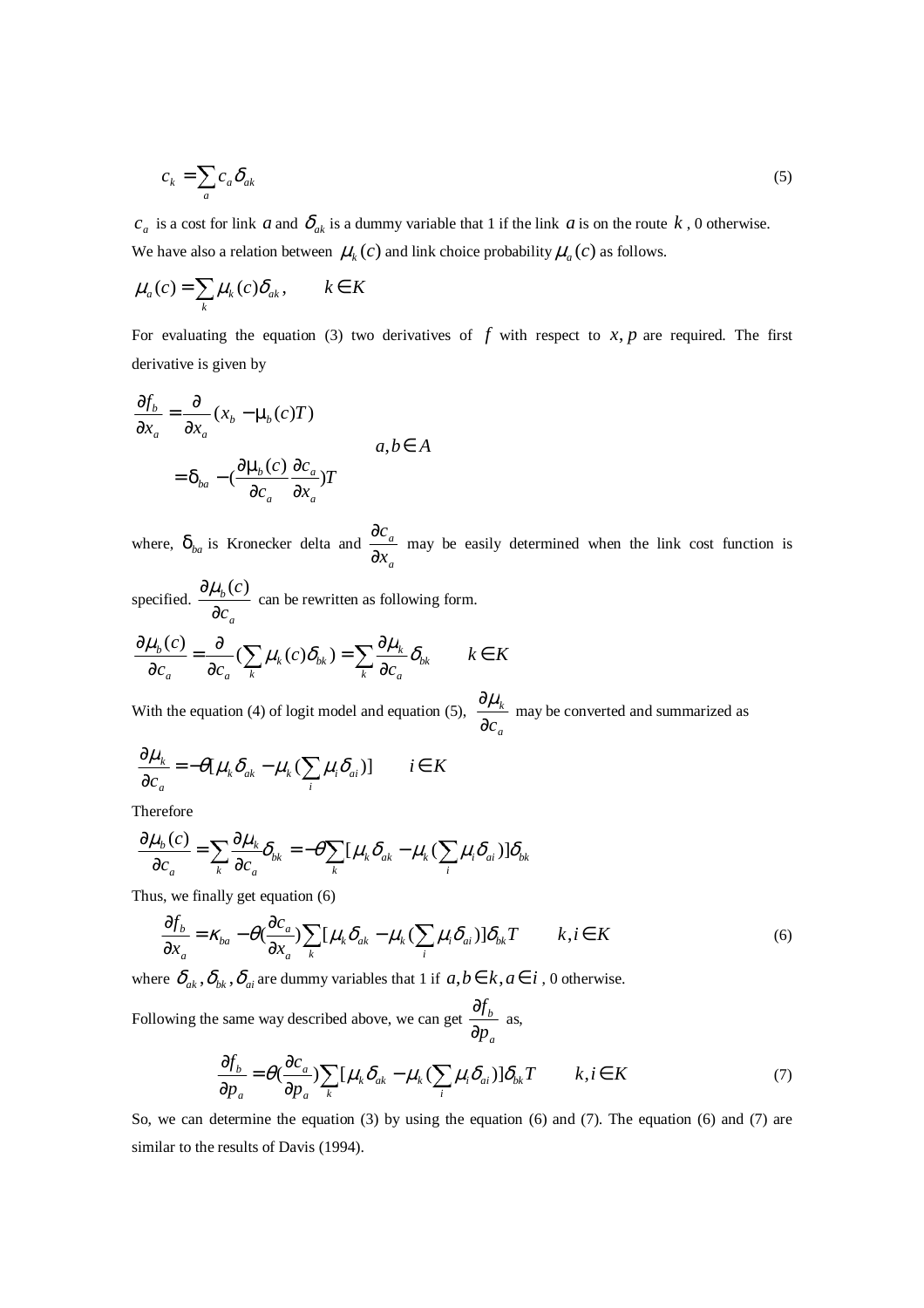Through equation (3), now we can solve the bi-level problem of equation (2). The solution algorithm for the problem can be listed as follows.

- (0) Initialization :  $n = 0$ ,  $p^0$
- (1)  $n = n + 1$
- (2) Solve lower level problem with  $p^{n-1}$  and yield  $x(p^{n-1})$
- (3) Calculate derivative information :  $J_x^{-1}$ ,  $J_p$  and yield  $x(p^n, p^{n-1})$  by using following equation,

$$
x(p^n, p^{n-1}) = x(p^{n-1}) - J_x^{-1} J_p(p^n - p^{n-1})
$$

- (4) Solve upper level problem with  $x(p^n, p^{n-1})$  and yield {  $p^n$  }
- (5) Convergence check

When criterion is meet, stop

Otherwise, goto step (1)

In the algorithm, the upper level problem can be solved by unconstrained nonlinear programming method such as Newton-Rapson method, Davidon-Fletcher-Powell (DFP) method and Broyden-Fletcher-Goldfarb-Shanno (BFGS) method. While the lower level problem may be easily evaluated by conventional stochastic user equilibrium model given design parameter  $p^{n-1}$ . Several convergence criteria can be used for stopping solution process. This paper uses the difference between current value of design parameter and previous one.

# **3. NUMERICAL CALCULATION**

In order to illustrate use of the model and the solution algorithm suggested in the paper, two example networks are used. The first example involves a simple network with one origin-destination pair connecting 2 paths. This example network is used for comparison between Stackelberg approach and C-Nash one. The second example is a medium size network with one origin-destination pairs connecting 6 paths, with considering link capacity improvement as design parameter.

### 3.1 Comparison of Stackelbeg and C-Nash approach

Consider a test network consisting of two links (routes) serving a single O-D pair with  $T_{12} = 1.0$  and parameter  $\theta = 1.0$  in logit model. The design parameter *p* is only adopted on the link 1. The cost

functions on the links are  $c_1 = 1 + 2px_1^2$ ,  $c_2 = 2 + x_2$  and the construction function is set to be

$$
u(p) = Cw(p - p_0)^{\alpha}
$$
,  $Cw = 20$ ,  $\alpha = 2.0$ .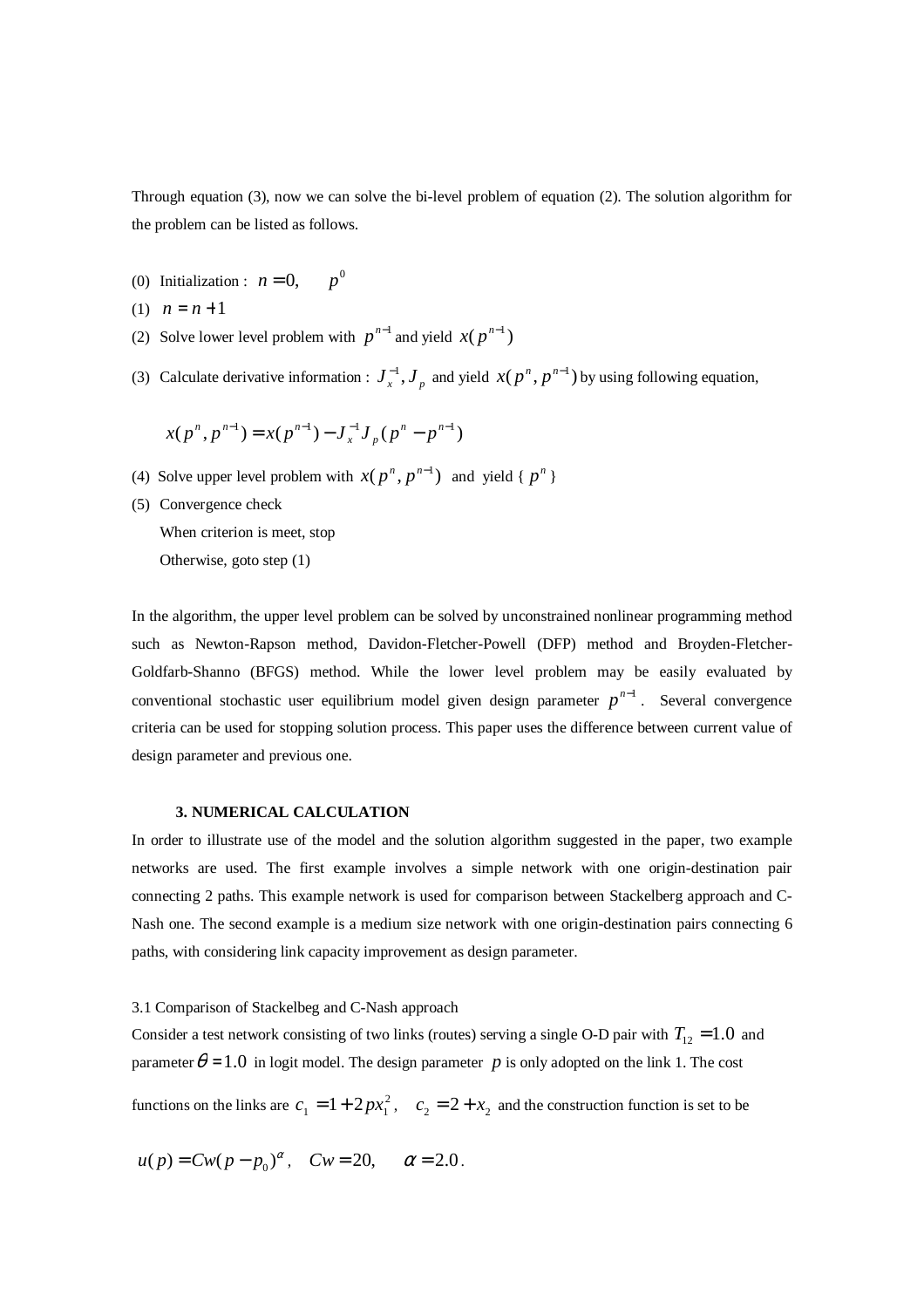

<Figure 1> Example network 1

Table 1 and Table 2 present comparisons of the Stackelberg approach with those of C-Nash. Each approach has different optimal design parameter values such that the value of Stackelberg approach is changed from the initial value of 1.0 to optimal value of 0.989130, while C-Nash changed from the value of 1.0 to 0.851355. But both approaches converge to a stochastic user equilibrium for each case because the values of equivalent path cost (*Ec*) are the same as shown in the last column of the table, although

each path cost is different. The equivalent path cost is expressed as  $Ec_a = c_a + \frac{1}{\theta} \ln(x_a)$ .

Table 2 shows the optimal value of design parameter, construction costs, the values of upper level problem and total costs. Note here that the values of upper level problem. As we expect, Stackelberg approach has a smaller objective value than that of Nash, which imply that Stackelberg approach gives a better solution. The results are consistent with the work of Fisk (1984) for the comparison between Stackelberg and C-Nash approach. But regarding to the total cost C-Nash approach has lower value.

| Model       |         |          | $\mathcal{X}_1$ | $\mathcal{X}_{\gamma}$ | $C_{1}$  | $c_{\gamma}$ | $_{tc.}$ | $Ec_{\alpha}$ |
|-------------|---------|----------|-----------------|------------------------|----------|--------------|----------|---------------|
| Stackelberg | Initial | 1.0      | 0.635614        | 0.364386               | 1.808009 | 2.364386     | 1.354845 | 1.354844      |
|             | optimal | 0.989130 | 0.636734        | 0.363266               | 1.802047 | 2.363266     | 1.350644 | 1.350646      |
| C-Nash      | Initial | 1.0      | 0.635614        | 0.364386               | 1.808009 | 2.364386     | 1.354845 | 1.354844      |
|             | optimal | 0.851355 | 0.651519        | 0.348481               | 1.722760 | 2.348481     | 1.294311 | 1.294309      |

 $\langle$ Table 1> Results of link volumes and equivalent cost  $(Ec)$  in initial and optimal states

<Table 2> Summary of numerical results

| Model       |         | $\boldsymbol{p}$ | Construction cost | Upper level<br>objective | Total cost<br>$x_a c_a$<br>a |
|-------------|---------|------------------|-------------------|--------------------------|------------------------------|
| Stackelberg | Initial | 1.0              | 0.0               | 2.010746                 | 2.010745                     |
|             | optimal | 0.989130         | 0.002368          | 2.008282                 | 2.005918                     |
| C-Nash      | Initial | 1.0              | 0.0               | 2.010746                 | 2.010745                     |
|             | optimal | 0.851355         | 0.441908          | 2.382721                 | 1.940812                     |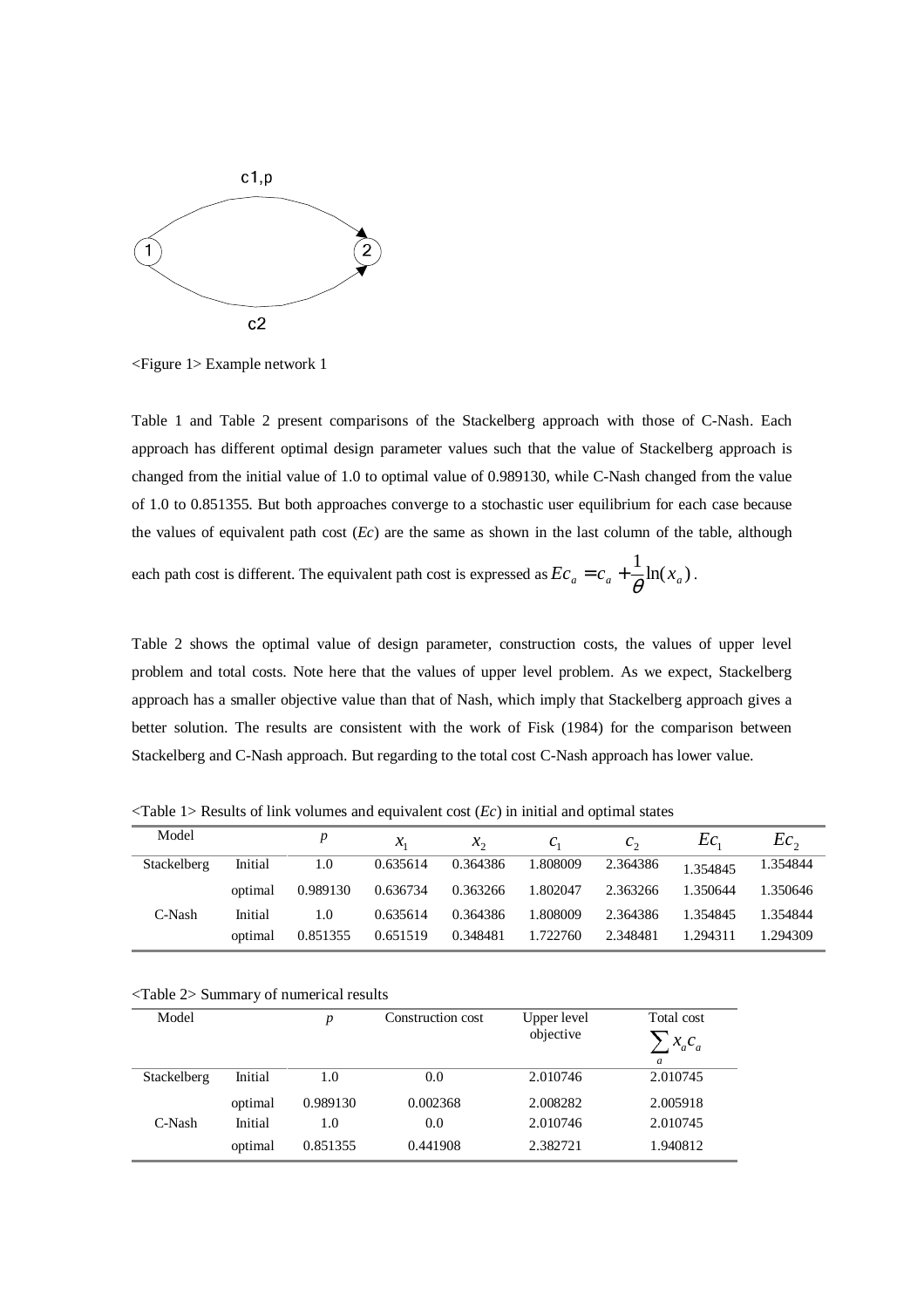3.2 Second example for capacity expansion

The second network has 9 nodes and 12 links with one OD pair from node 1 to node 9, consisting of 6 paths. The network specifications are given in Table 3 and travel demand  $T_{19} = 100$ . The parameter in logit model is  $\theta = 0.02$ . The BPR (Bureau of Public Roads) cost function is used for the link travel cost and the expansion of link capacity is used as design parameter.



<Figure 2> Example network 2

| Link                        | Free flow<br>travel time | Link<br>capacity | Link | Free flow<br>travel time | Link<br>capacity |
|-----------------------------|--------------------------|------------------|------|--------------------------|------------------|
|                             | 12                       | 35               |      | 15                       | 20               |
| $\mathcal{D}_{\mathcal{L}}$ | 10                       | 35               | 8    | 10                       | 35               |
| 3                           | 15                       | 20               | 9    | 10                       | 35               |
| 4                           | 10                       | 35               | 10   | 12                       | 35               |
|                             | 15                       | 20               | 11   | 15                       | 20               |
| 6                           | 10                       | 35               | 12   |                          | 35               |

<Table 3> Network specification for the example

Table 4 and Table 5 show the sensitivity, optimal design values and the values of upper level objective functions when two design parameters (capacity expansion of link 6 and link 10) are adopted in the network. Sensitivity is used to predict changes in equilibrium link flow pattern in response to any small variance in design value. The sensitivity of each link with respect to design variables are depicted in Table 4. The sensitivities of link 6 have the same signs but somewhat different values with respect to each design parameter. This implies that the volume of link 6 is more influenced by the capacity improvement of link 10 than that of link 6. On the other hand, link 10 has negative values of sensitivity with respect to design parameter of link 10, leading to the fact that the link volumes decrease as the capacity increases. These results show that capacity improvement does not always induce increase in link volume under fixed demand.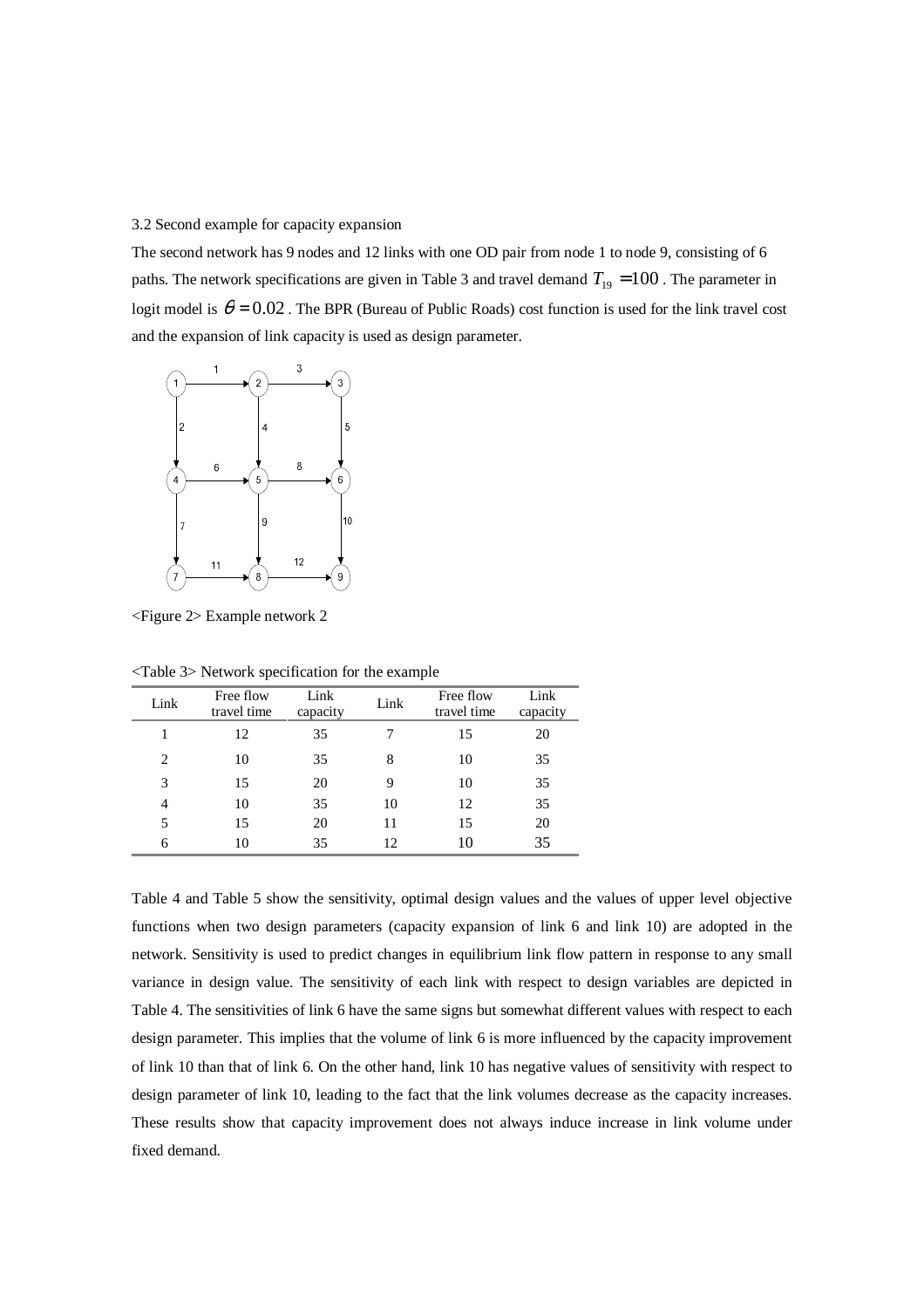Table 5 gives optimal increase of link capacity, objective values and construction costs. The design parameters are converged to 0.013664 and to 0.382983 from zero respectively, and the objective value of upper level problem decreases from 6,116 to 6,112.

| Link | $dx_a$<br>$dp_6$ | $dx_a$<br>$dp_{10}$ | Link | $dx_a$<br>$dp_6$ | $\frac{dx_a}{}$<br>$dp_{10}$ |
|------|------------------|---------------------|------|------------------|------------------------------|
| 1    | $-0.012794$      | $-0.080154$         | 7    | 0.010775         | 1.144179                     |
| 2    | 0.040372         | $-0.211988$         | 8    | 0.009549         | 0.044914                     |
| 3    | 0.247200         | 0.880170            | 9    | 0.027923         | 0.134546                     |
| 4    | $-0.036169$      | 0.084235            | 10   | 0.003091         | $-0.019392$                  |
| 5    | $-0.026262$      | 0.030326            | 11   | $-0.017086$      | 0.348960                     |
| 6    | 0.065149         | 0.139766            | 12   | $-0.007189$      | $-0.406587$                  |

<Table 4> Sensitivity of each link with respect to design parameter

<Table 5> Optimal design parameters, objective values and construction costs

|                   |           | Initial    | Optimal    |
|-------------------|-----------|------------|------------|
| Link              | Link 6    | 0.0        | 0.013664   |
|                   | Link $10$ | 0.0        | 0.382983   |
| Objective values  |           | 6,116.1274 | 6,112.7075 |
| Construction cost |           | 0.0        | 2.934989   |

Figures in Table 6 and Table 7 show some results when 3 design parameters (improvement capacity of link 5, link 6 and link 10) are adopted. The figures of Table 6 are corresponding to those of Table 4 in two design parameters case. Note the minus sign of optimal design value of link 6 in Table 7. This sign implies that decrease in link capacity may minimize the objective value of upper level problem, which is an unexpected outcome. This phenomenon is known Braess's paradox when the road capacities are expanded.

<Tabel 6> Sensitivity of each link with respect to design parameter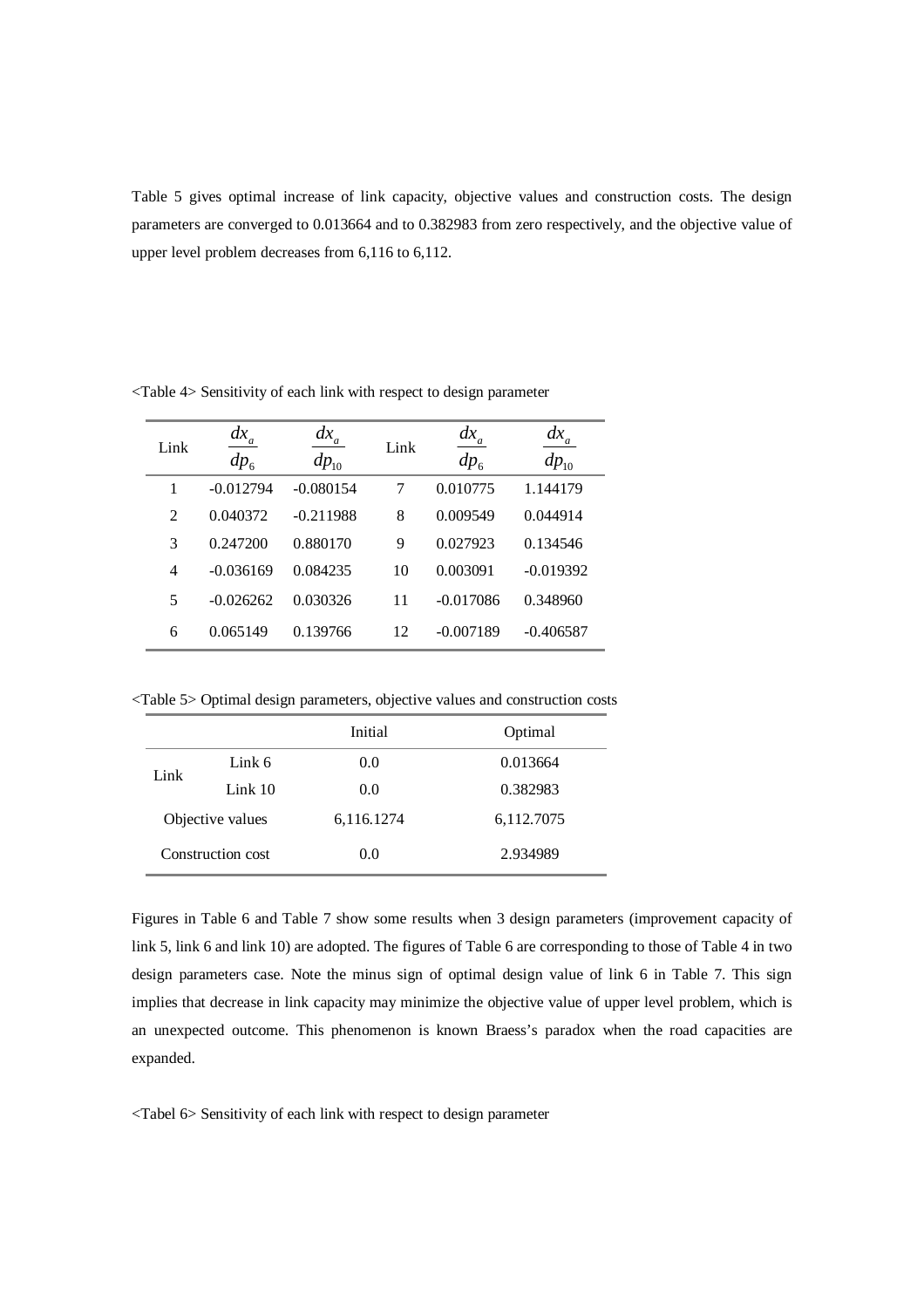| Link | $dx_a$<br>dp <sub>5</sub> | $\frac{dx}{a}$<br>$dp_{6}$ | $\frac{dx_a}{}$<br>$dp_{10}$ | Link | $dx_a$<br>$dp_5$ | $dx_a$<br>$dp_{6}$ | $\frac{dx_a}{}$<br>$dp_{10}$ |
|------|---------------------------|----------------------------|------------------------------|------|------------------|--------------------|------------------------------|
| 1    | $-0.046033$               | 0.146746                   | $-0.160547$                  | 7    | $-0.029576$      | 0.120788           | $-0.151013$                  |
| 2    | $-0.270415$               | 1.410046                   | $-0.018507$                  | 8    | $-0.011724$      | 0.035798           | 0.171164                     |
| 3    | $-0.000339$               | 0.135086                   | $-0.000071$                  | 9    | $-0.000322$      | $-0.080295$        | $-0.193762$                  |
| 4    | 0.000339                  | $-0.135086$                | 0.000071                     | 10   | $-0.007020$      | 0.154011           | 0.203658                     |
| 5    | 0.040456                  | $-0.109789$                | 0.112646                     | 11   | 0.017395         | $-0.231300$        | $-0.109157$                  |
| 6    | 0.071824                  | $-0.717401$                | $-0.173787$                  | 12   | $-0.014076$      | 0.062481           | $-0.147360$                  |

<Table 7> Optimal design parameters, objective values and construction costs

|                   |                   | Initial    | Optimal     |  |
|-------------------|-------------------|------------|-------------|--|
|                   | Link <sub>5</sub> | 0.0        | 0.334750    |  |
| Link              | Link 6            | 0.0        | $-0.955765$ |  |
|                   | Link 10           | 0.0        | 1.989180    |  |
| Objective values  |                   | 6,116.1274 | 5,994.8091  |  |
| Construction cost |                   | 0.0        | 98.7576     |  |

# **4. CONCLUSION**

In this paper, we propose a continuous network design model in stochastic user equilibrium based on Stackelberg game. The CNDP is formulated as a bi-level problem where the upper level problem is to determine optimal road capacity able to minimize total network cost, and the lower is to depict stochastic travel behaviour according to the design parameter. Due to the existence of explicit function between link flow and design parameter in logit model, we can easily derive the derivative and introduce it to the solution procedures. The derivative information has many important implications in both network design problem and operational level.

From the numerical calculations, we calculate sensitivity, optimal design parameters and also can detect phenomenon of Braess's paradox as the road capacities are expanded. But these results are brought out under fixed OD demand, thus we expect to get somewhat different results when the demand is elastic, which remains for next work. Numerical results also show the extent to which the Stackelberg approach is better than Nash one in certain example networks.